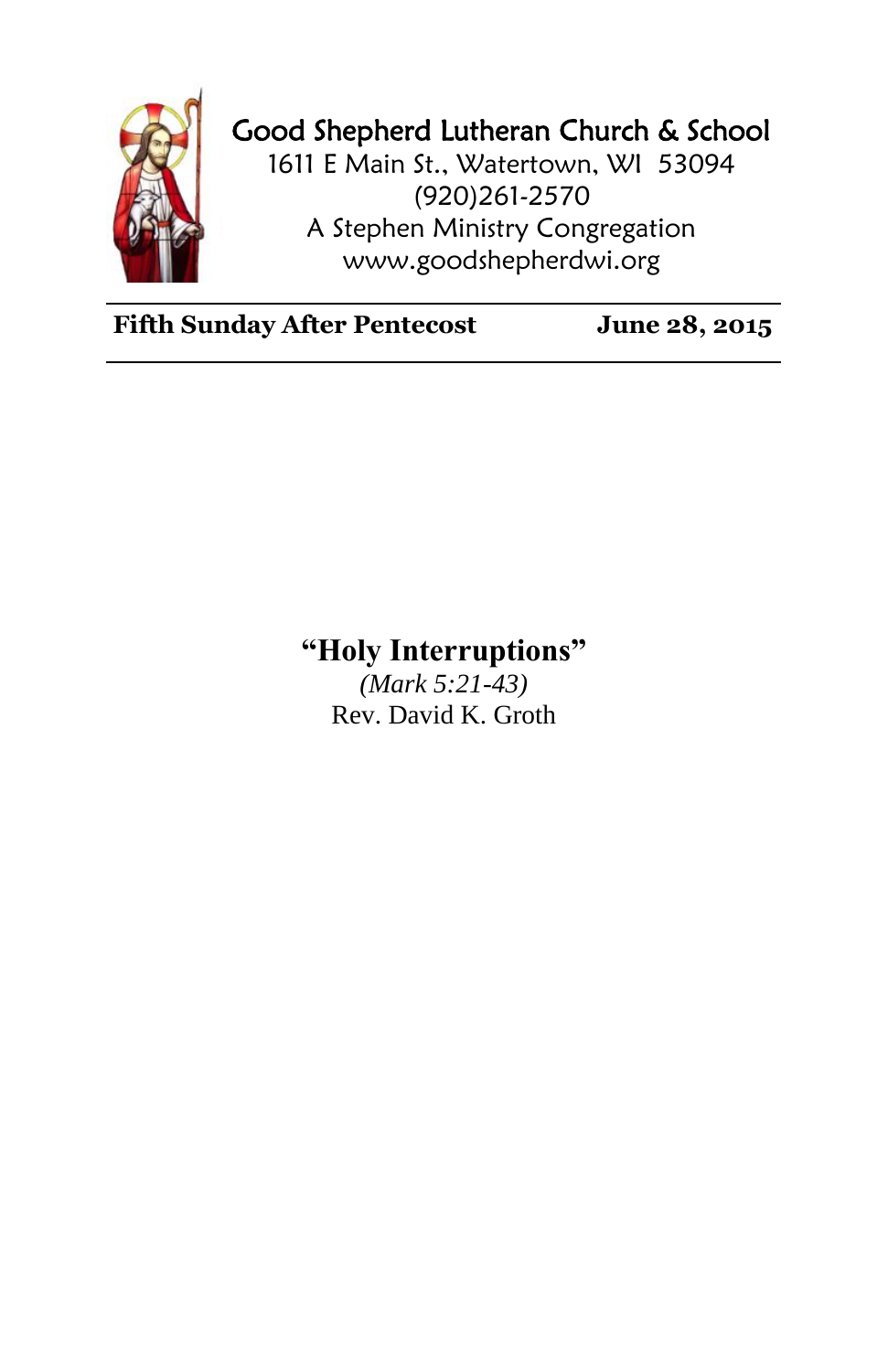**COLLECT:** Heavenly Father, during His earthly ministry Your Son Jesus healed the sick and raised the dead. By the healing medicine of the Word and Sacraments pour into our hearts such love toward You that we may live eternally; through the same Jesus Christ, our Lord, who lives and reigns with You and the Holy Spirit, one God, now and forever. **Amen**

I was talking to my brother Paul the other day, the naughty one, the one who, when I'm not looking, plants zucchini seeds in my flower beds and bottle caps in my ice cream and makes one strand of my Christmas lights in the tree blink on an off.

In any event Paul designs office space for corporations and universities. And he said the big push now is the open office concept, to encourage co-workers to interact more and collaborate. Cubicle walls are getting lower, office doors are no more and snack bars abound. It does promote more interaction and information sharing, but what some call collaboration others call interruption. And knowledge workers, when interrupted, tend to make a whole lot more errors. Researchers say it takes on average 15 minutes to regain the same intense focus or "flow" as before the interruption. The consequences can be serious. Many hospitals, for example, are building "no-interruption zones", particularly where medications are being prepared for distribution. And some employees are pushing back against interruptions. Nothing says "Don't bother me" quite like wearing ear buds or head phones. Some are placing LED lights on top of their computer screens that shine red, yellow or green. Some have even stretched yellow barricade tape around their cubicles, or hang a sign on the back of their chair that says, "If it's not an emergency, e-mail me."

I don't know what Jesus had planned for the day, but he certainly had not planned on these interruptions. Our text is, at least in part, about how Jesus handled interruptions.

He has crossed back over to the west bank of the Sea of Galilee, near Capernaum. A great crowd has gathered about him and is listening to him, when a man named Jairus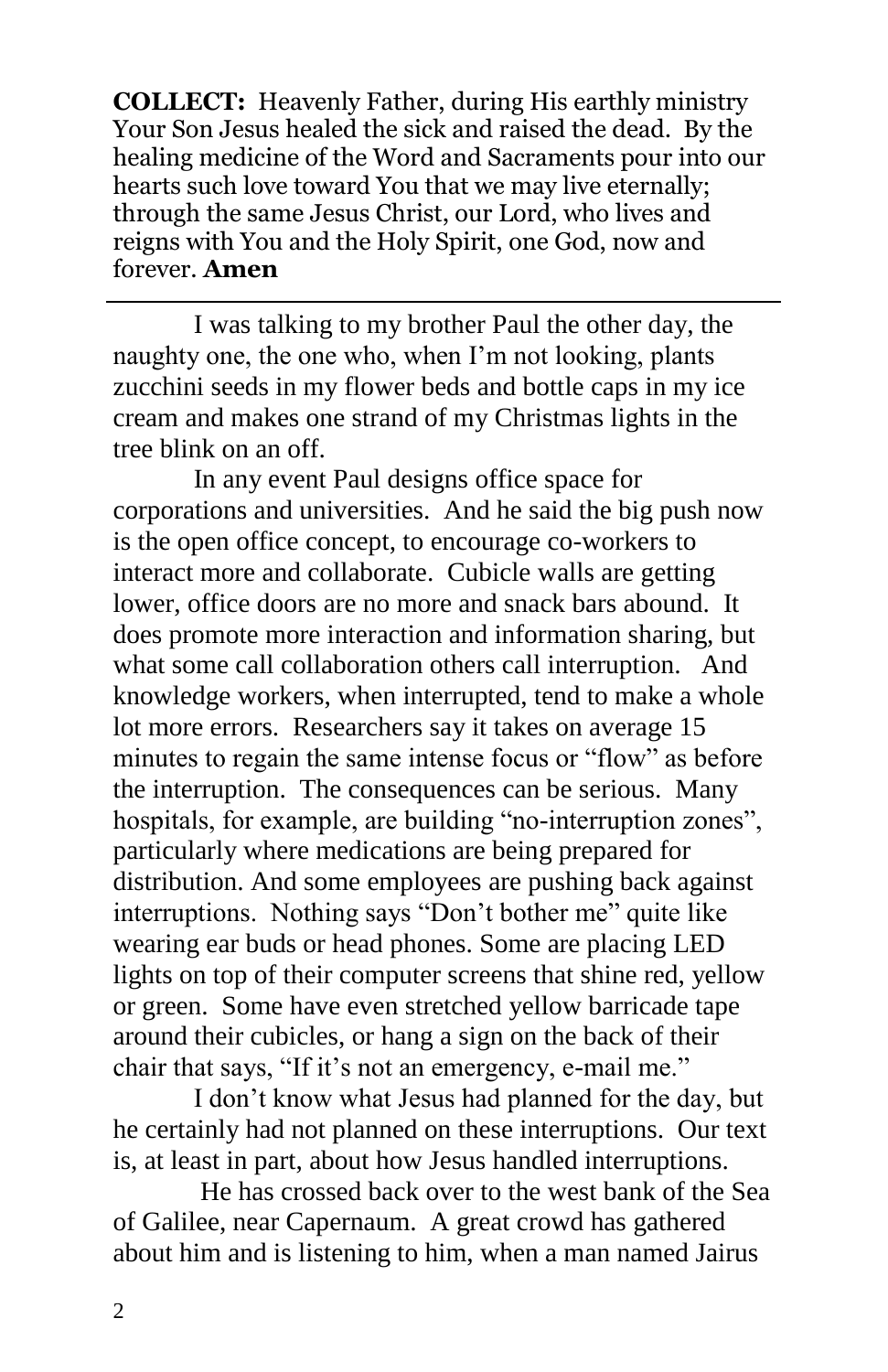enters the scene and interrupts Jesus. He's an important man, a man of consequence in Capernaum society. He's a leader of the synagogue. And he's desperate. You see, his twelve year old daughter is dying. He has, no doubt, tried everything; nothing has worked. Jairus is ready to move heaven and earth for his daughter, but all this dignified, highly respected man can think to do now is throw himself at the feet of Jesus and beg for help. Martin Luther wrote, "Before the Lord, wir sind alle Bettler . . . we're all beggars." Whether looking for healing or forgiveness or salvation, we're all panhandlers before the Lord. "My little daughter is dying" Jairus says. "Please come and put your hands on her so that she will be healed and live."

Without a word, Jesus sets off for Jairus's house—a great crowd of the curious, "pressing around him" Mark says, to see what happens next. What happens next is another interruption – an interruption of an interruption. A sick woman sneaks up from behind. Whereas Jairus's appeal was very public, this woman is intent on being secretive.

It probably has something to do with her illness. She has some kind of menstrual disorder. For twelve years she's been hemorrhaging. For twelve years she's been fatigued, maybe light headed and anemic. But there's another problem. This woman's illness has earned her the religious designation "unclean." Because her bleeding has not stopped, she is unable to participate in the monthly purification rites required of all Jewish women. She's therefore permanently "unclean." Provided that she follows the law, she's not allowed to be in the synagogue, to participate in any religious rituals. According to Jewish law, anyone she touches will be polluted.

Mark says, "She had suffered a great deal under the care of many doctors and had spent all she had, yet instead of getting better she grew worse." Modern physicians flinch at that, though some of their patients might identify with it. In any case, it provides a sharp, and perhaps deliberately humorous contrast to the care she receives from the doctors verses the care she receives from the Good Physician.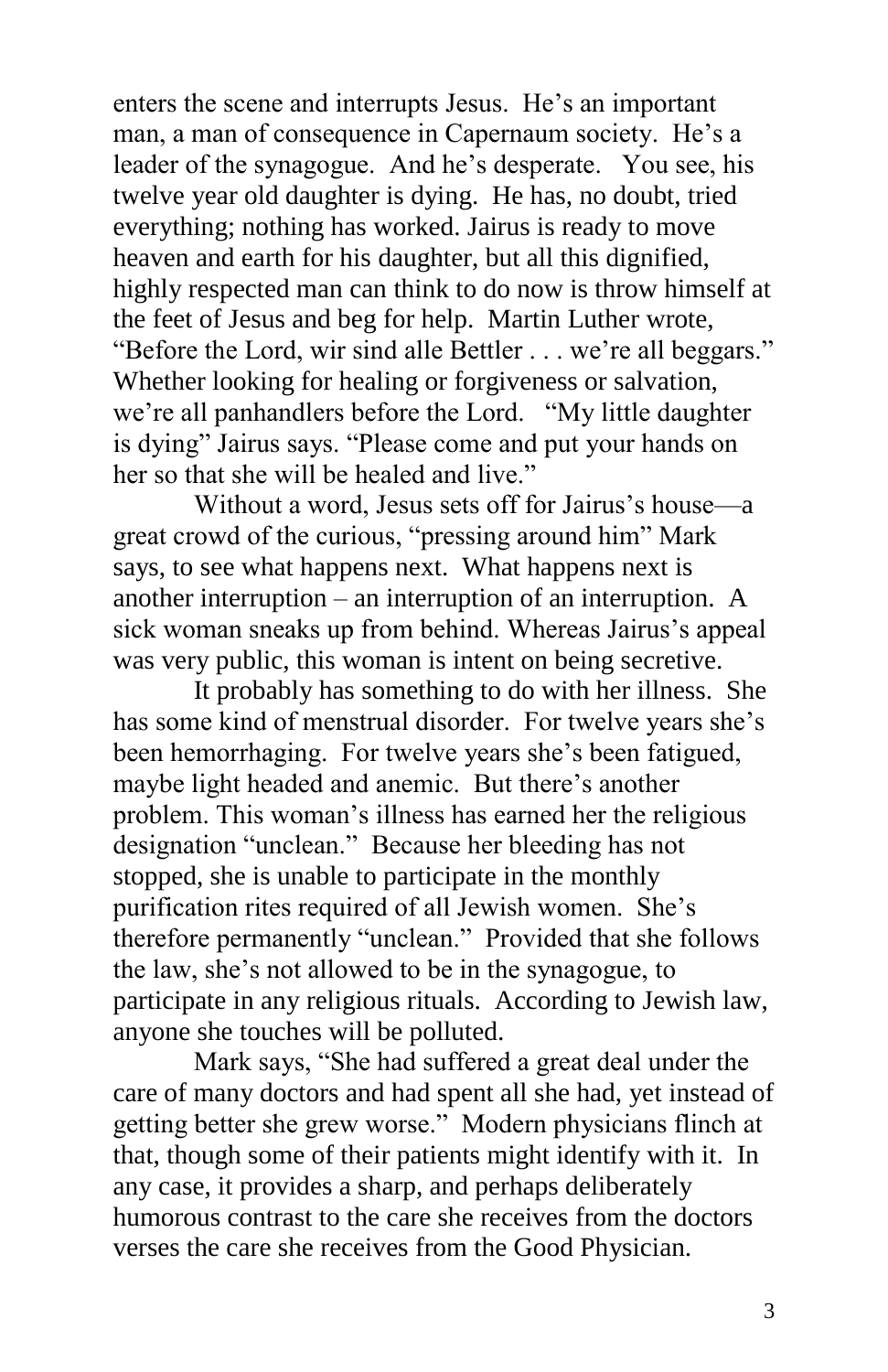Picture the scene. Jesus is making his way toward Jairus's home. A crowd is pressing in on him. To be bumped and jostled in a crowd in the Middle East is not an uncommon experience. But this woman uses it to mask her secretive approach to Jesus. She's convinced if she can just touch his garments, she will be made well. She thinks touching Jesus will convey the same effect as being touched by him. It's a more primitive, even magical understanding of miraculous healing, and curiously Jesus doesn't deny or repudiate it, but rewards as sure sign of faith.

In any event she wedges her way in and secretively touches his cloak. Immediately she feels in her body that she is healed of her disease. But the healer also feels the cure, as if it has taken something out of Jesus. It seems almost a physical exchange: of strength for weakness.

Jesus turns and asks, "Who touched my clothes?" The disciples can't figure it out; there are all kinds of people pressing in on him. But the woman, knowing she's been found out, falls at his feet, and trembling with fear, tells him everything.

The truth, which everyone now knows, is that he's been touched by a hemorrhaging woman. The law in Leviticus 15 is absolutely clear. He must stop whatever he's doing, take off his clothes, wash them, then bathe and withdraw from all human contact until sundown. Jesus is officially unclean. Now *he*'s not supposed to touch anyone.

We've almost forgotten that Jesus had been hurrying to the house of Jairus to lay his hands on a dying girl. But he's unclean now. He's not supposed to do that. Jairus is probably pulling his hair out, yet Jesus lingers. "Daughter," he says "your faith has made you well; go in peace."

We never do learn her name. *Jairus* has a name and position, but this woman does not . . . not until Jesus calls her "Daughter" which is better by far.

Some men from Jairus's house interrupt the scene yet again, and confirm Jairus's worst fear: his daughter has died. Jairus wasn't there. The delay has proven fatal. The assumption is Jesus no longer needs to come. He has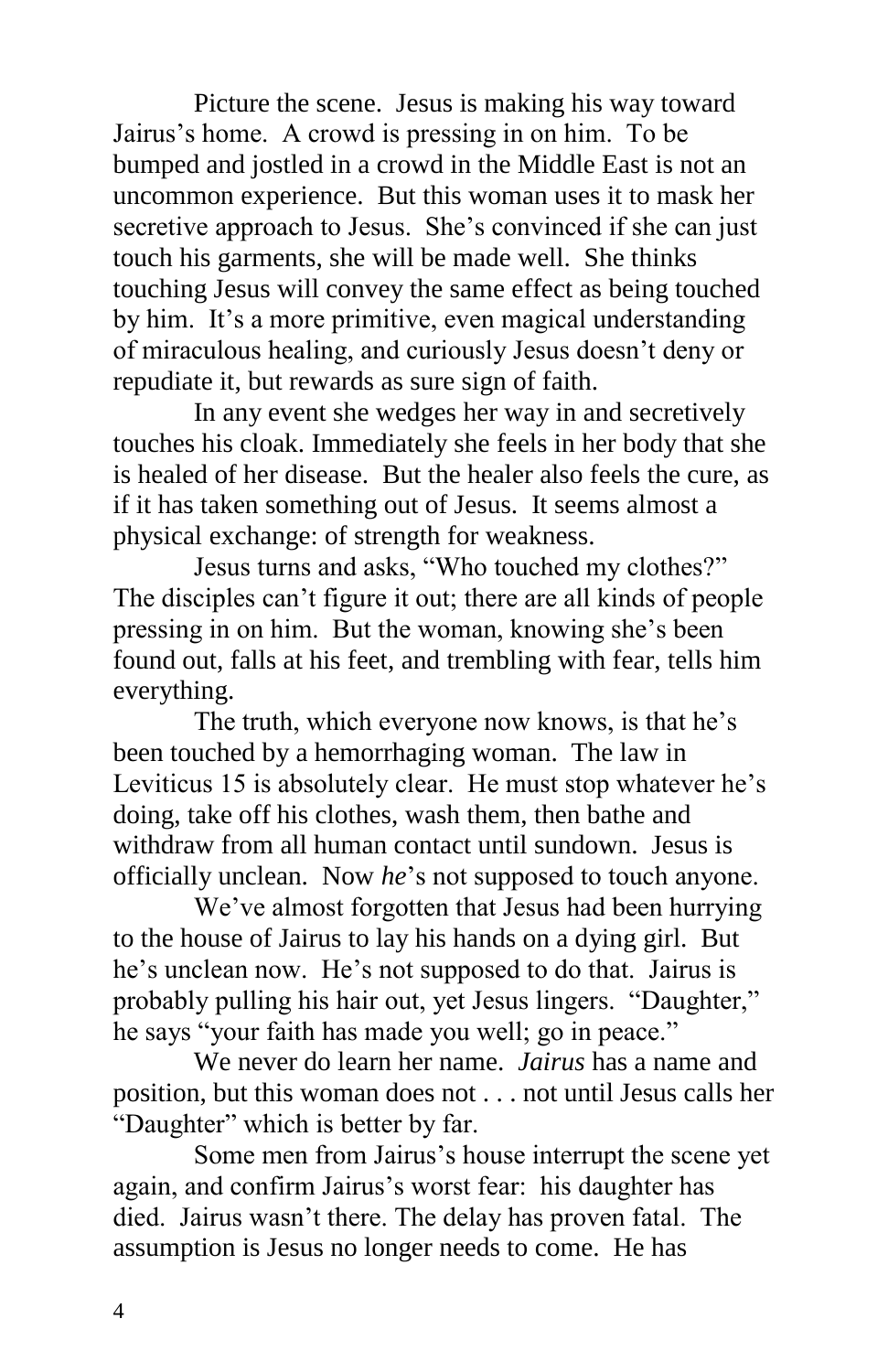nothing more to contribute.

Jesus looks at the dead girl's dad and says, "Don't be afraid. Just believe." Did you hear it? He expects faith even in the face of death. They just witnessed what faith can do for one who is ill. "Your faith has made you well." Now Jesus wants them to know what faith can do for one who has died.

Once again, they set out for Jairus's house. Remember, Jesus hasn't washed yet. He is unclean, and yet he's ignoring all that and going to the house of the synagogue ruler. An unclean man sets out to the most ritually fastidious, religiously correct household in town, the house of Jairus, the leader of the synagogue.

Upon arriving, there's already a commotion. Family and friends are weeping and wailing-- it's loud and chaotic. Jesus asks, "Why all this commotion and wailing? This child is not dead but asleep." They laugh at him derisively. "Does he take us for fools? We know what death looks like." Jesus knows what it looks like too, but by calling it "sleep", he's saying this is real, but temporary.

Clearly, the weepers and wailers are not going to be helpful so he puts them out of the house, all but Jairus and his wife, and the three disciples. They go back to where the child lying. He takes hold of the girl's hand. (By the way, that too is against the law. Because she's dead, she's as unclean as the bleeding woman back there.) Ignoring all that, he takes her by the hand, and says something affectionate- intimate even. Mark is so struck with it that he gives it to us in the Aramaic that Jesus spoke, so that we would know exactly what Jesus has said. He addresses her as a father would. He says to her, "Talitha koum!" which means, "Little one, (little lamb also works) get up." Immediately she stands up and begins to walk. "Give her something to eat" Jesus says.

It was all so clean and simple and tender, performed with a minimum of fuss. No incantations or screaming prayers. No ritual or ceremony. He simply took her by the hand and softly said two words, "Talitha koum." But the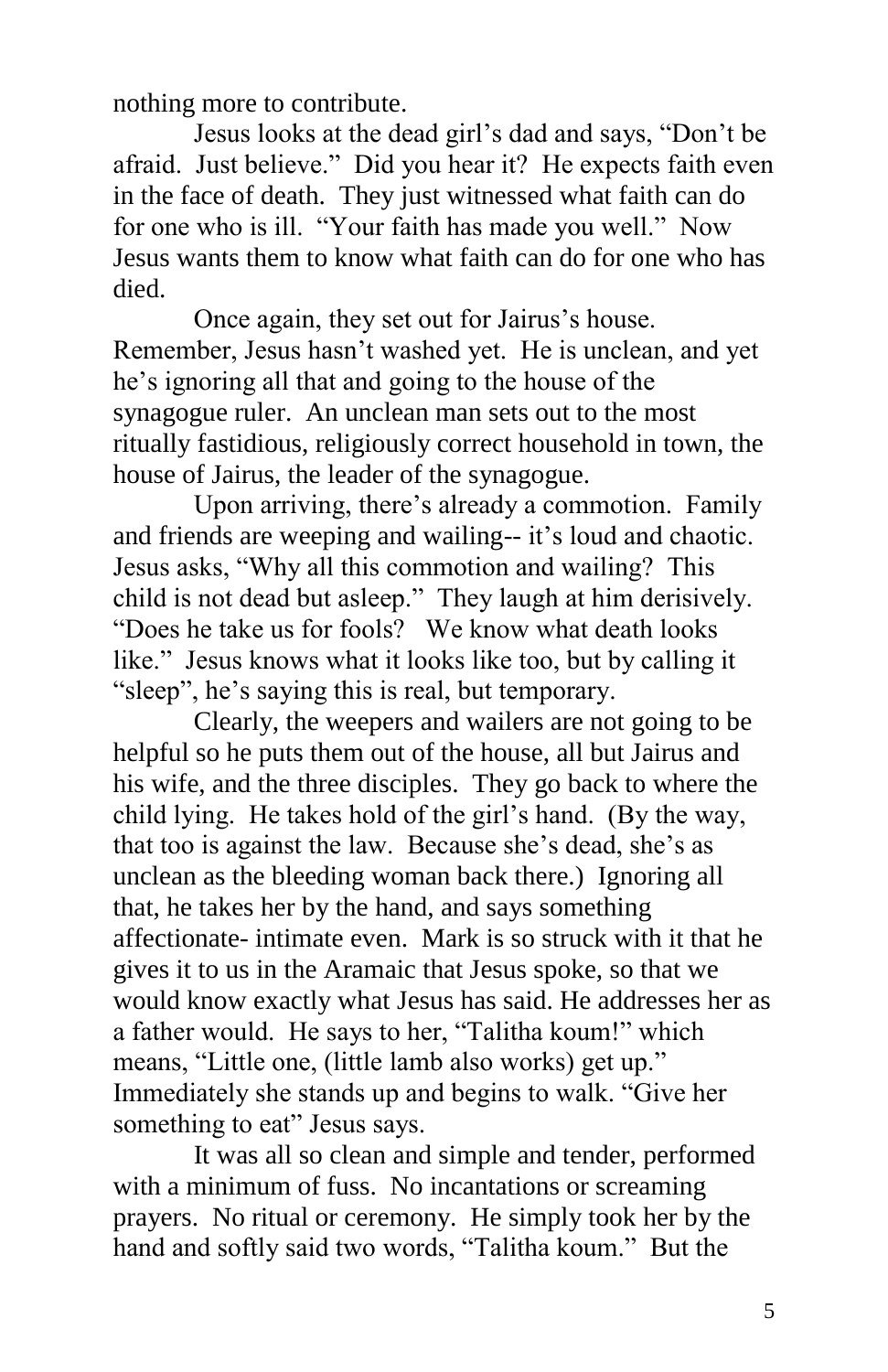power and authority and love of God is behind those two quiet words.

As you know, things like this don't usually happen. It's not the way the world usually works. So if this doesn't submit to understanding or experience don't be surprised. But to believe in God is to believe in the possibility of the unusual, the extraordinary, the miraculous. To believe in God is to believe that it doesn't all have to make sense or work like we think it should. It doesn't have to follow all the usual rules because as second person of the Trinity Jesus can do what he wants, and what he wants is to make a sick woman well and a dead girl alive. But the real question is not *how* it happened, but what is God telling us today with this story?

Clearly the point here is there's no human condition so bad, so awful that hope is absent. There is no human condition (even that of death) that is outside the reach of God's love and authority and grace. There is no illness so repugnant, no sin so grievous, no addiction so strong that God cannot make things right again.

That's the first point of this lesson, that no matter what your situation or station in life, there is hope because of the presence and power and love and grace of Jesus Christ. When you lose your job, when someone you love no longer loves you, when you have no energy to carry on, when you know you are unclean, unworthy, unfit, even at the bedside of a dear child who has died, Jesus is there. You are never outside the reach of God's holy love. For us as for that little girl death is real, but temporary because of Jesus. That's the first point.

But let's go back and also talk about interruptions. Most of us do not like interruptions. Theologian Henri Nouwen told a story about one of his professors from Notre Dame, who said to him, "You know, all my life I've been complaining that my work was constantly interrupted, until I discovered that interruptions are my work."

Please remember that. Serving others isn't convenient, never has been, never will be. If you want to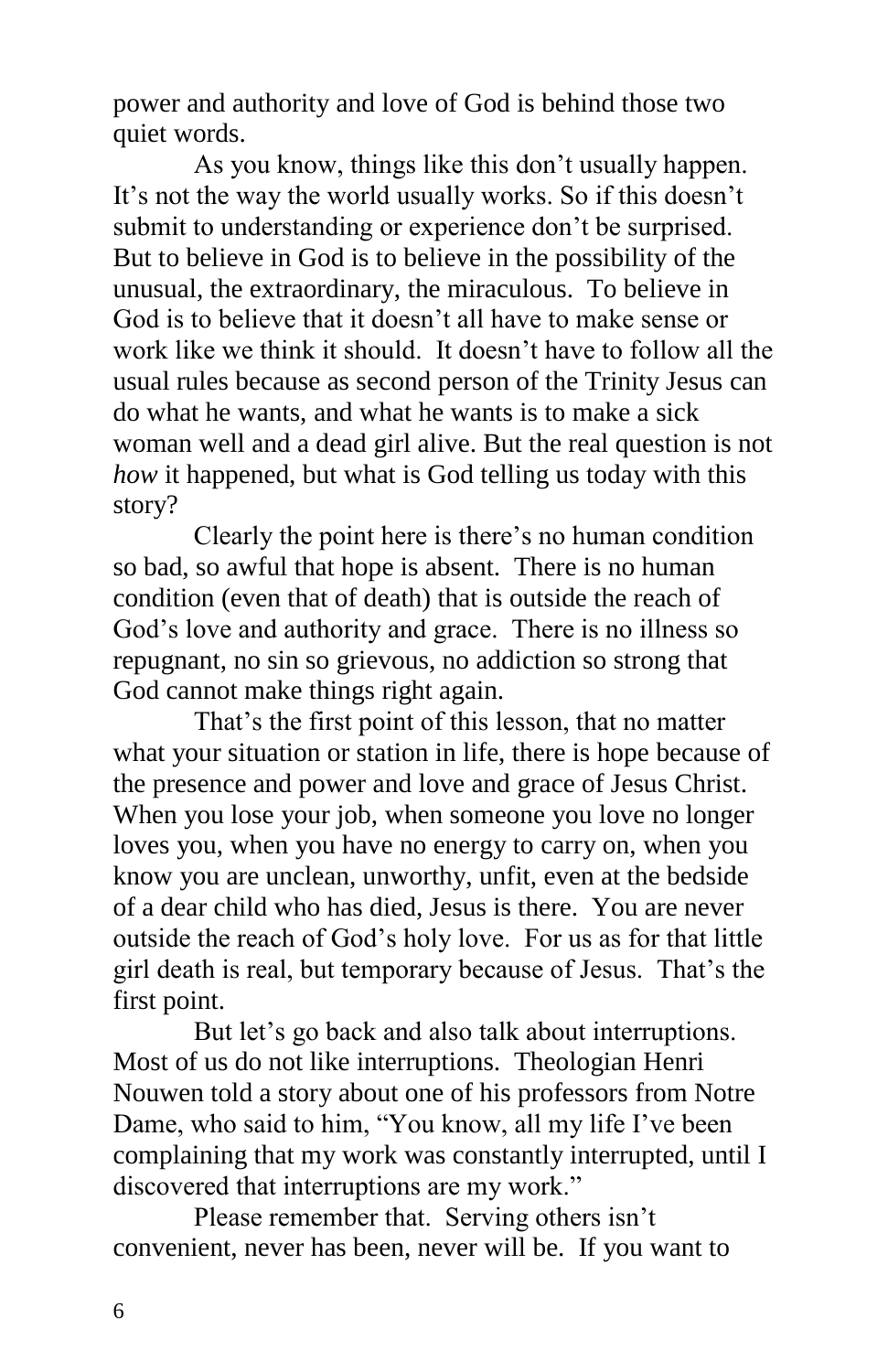serve as Jesus served, you have to get used to the idea of it being untimely, awkward and messy. The deep needs of people are not clean and simple, and they will not wait until the slow parts of your day.

Moreover, C.S. Lewis wrote we should "stop regarding all the unpleasant things as interruptions of real life. The truth is of course that what one calls interruptions *are* one's real life—the life God is sending [us] day by day." So when you serve at Bread and Roses, or when you give ear and time to the lonely widow, that is not an interruption to your real life. That is real life. What is not real life is doing what you otherwise might be doing . . . sitting at home killing time in front of the screen. It makes me think of Ephesians 2, "We are God's handiwork, created in Christ Jesus to do good works, which God prepared in advance for us to do."

Remember the parable of the Good Samaritan? The hero was the one who allowed that massive interruption. Surely he had his own agenda, until he came across a man lying in the road with deep and messy needs. Then nothing else in the world was more important.

Interruptions are often worth paying attention to. God keeps showing up in our lives, in the hurting eyes of the lonely, the pained eyes of the sick, the searching eyes of the lost. We can think of them as bothersome and messy, or we can see the face of Jesus in face of those in need of our help. Be open to interruptions.

Especially in the Gospel of Mark, the ministry of Jesus seems composed of just one big chain of interruptions. And yet, not once does Jesus complain about them, even when it means going without food or sleep. Jesus gives himself over to the interruptions. Most of his teaching and miracles were responsive, not planned. Be open to interruptions.

And finally, there is at least one more miracle in this lesson . . . the miracle of God coming to us in Jesus, this healer, who reaches across all the barriers to touch us. And in so doing, the spotless Lamb becomes polluted and unclean with our sin. He took on your messiness and mine, and became contaminated by them. Then to the cross he went, where a